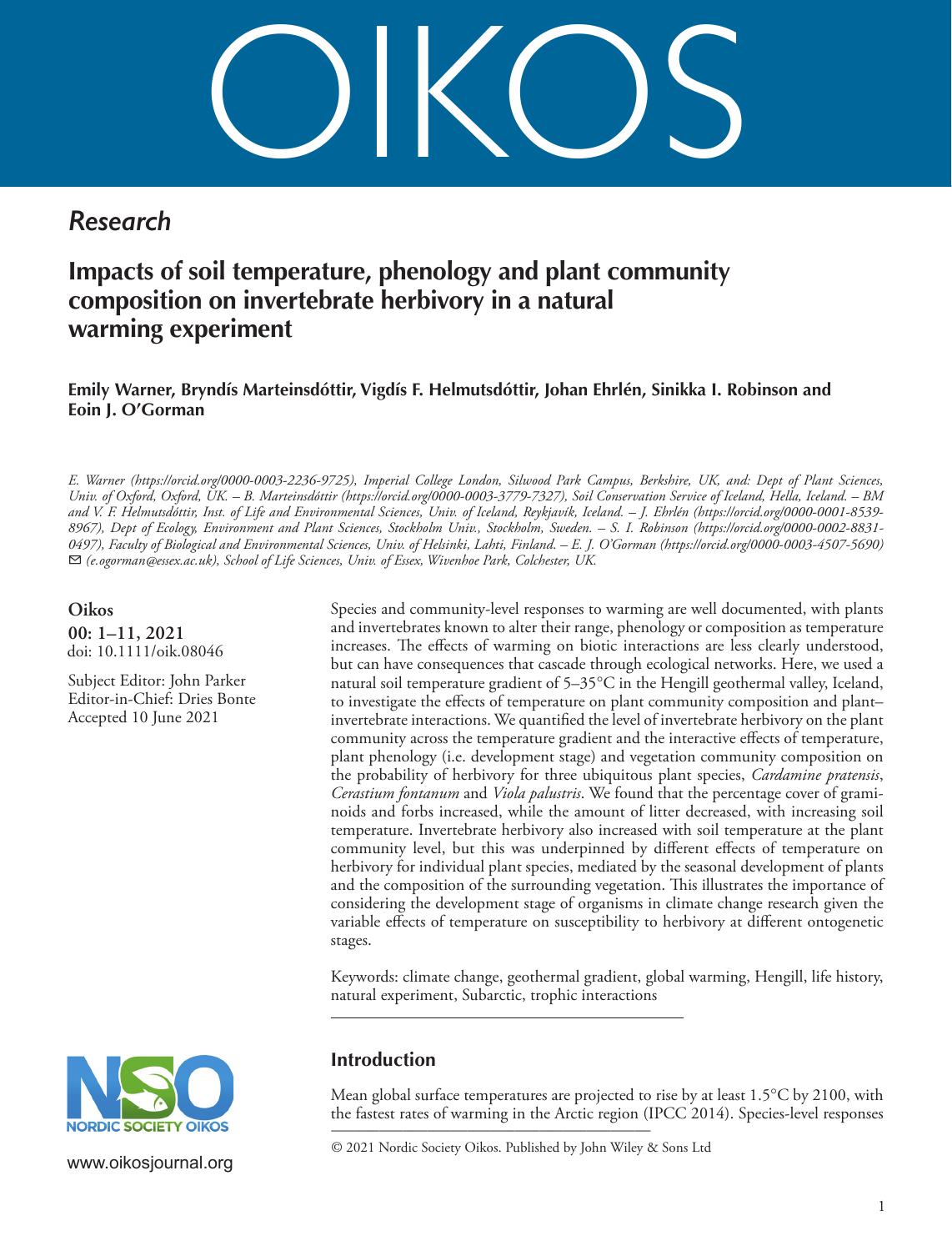to warming over the last century have been comprehensively documented, such as altered geographical ranges and phenology, i.e. the seasonal timing of life-cycle events (Visser and Holleman 2001, Parmesan 2006). These changes reflect a combination of direct physiological responses to warming and indirect responses mediated by changes in interspecific interactions. But there is limited understanding of how species interactions will respond to climate change, even though disruption of interactions has the potential to cause cascading effects through ecological networks (Tylianakis et al. 2008, Van der Putten et al. 2010, Kharouba et al. 2018). Antagonistic interactions could be exacerbated or mutualistic interactions disrupted, especially if interacting partners display dissimilar responses to changing climatic cues (Durant et al. 2007, Walther 2010).

Experimental warming of plant communities at northern latitudes has led to increased growth rates (Arft et al. 1999, Klein et al. 2008) and biomass production (Richardson et al. 2002, Brooker and van der Wal 2003), although responses often depend on the type of vegetation (Jónsdóttir et al. 2005, Walker et al. 2006). Warming also leads to changes in plant community composition that can have consequences for higher trophic levels (Richardson et al. 2002, Brooker and van der Wal 2003, Walker et al. 2006). The effects of warming on plants may even be mediated by higher trophic levels (Walther 2010), e.g. the response of an Arctic plant community to warming depended on the presence of herbivores within the system (Post and Pedersen 2008). Direct responses to temperature at one trophic level can also propagate through ecological networks, e.g. warming in Greenland reduced caribou reproductive success because the timing of calving no longer coincided with the onset of plant growth (Post and Forchhammer 2008). Therefore, it is vital to understand how trophic interactions will change with warming in order to predict how species and communities will respond to climate change (Gilman et al. 2010).

Terrestrial invertebrate herbivory is important in structuring plant communities (Wardle and Barker 1997, Allan and Crawley 2011), but climate change is likely to alter the strength of herbivory and the extent and frequency of invertebrate herbivore outbreaks (Bale et al. 2002, Wolf et al. 2008). Evidence from the fossil record shows greater damage to plant tissues during climate warming from the late-Palaeocene to mid-Eocene, suggesting that the activity of insect herbivores increases with temperature (Wilf and Labandeira 1999). Dynamic modelling also suggests that climate change could intensify levels of invertebrate herbivory on vegetation (Wolf et al. 2008). The response of plant–herbivore interactions to future warming is difficult to predict, however, with previous studies emphasising the complexity of the expected response through variable, and often species-specific, effects of temperature on invertebrate herbivory (Kingsolver and Woods 1998, Richardson et al. 2002, Roy et al. 2004, Lemoine et al. 2013, Leckey et al. 2014, Barrio et al. 2016, 2017, Birkemoe et al. 2016).

Herbivorous invertebrates rely on the presence of plant material of a specific age at key points in their life-cycle, therefore synchronous plant and invertebrate responses to altered climatic cues are crucial (Memmott et al. 2007, Van der Putten et al. 2010). There are species-specific examples of strong selection on the timing of insect emergence, ensuring coordination with availability of the required food plant (Visser and Holleman 2001, van Asch et al. 2007). Shifting climatic patterns might disrupt the coincidence of insect emergence and food plant availability, influencing the quality and quantity of food available (van Asch et al. 2007). At larger scales, climate warming mediates insect herbivore outbreaks with ecosystem-level impacts (Karlsson et al. 2004, Jepsen et al. 2008). Climate change could thus facilitate invertebrate range expansions, but phenological mismatches could result in lower fitness and impacts that propagate through an ecosystem (Kharouba et al. 2018).

The effect of temperature on plant–invertebrate interactions will often have consequences for plant fitness, depending on whether plants suffer increased or decreased exposure to herbivory (Bale et al. 2002, Jepsen et al. 2008). For example, changes in the onset of plant growth can alter exposure to herbivores (Post et al. 2009). Advanced onset of growth in common St John's wort *Hypericum perforatum* due to experimental warming led to decreased damage from insect herbivores (Fox et al. 1999). Conversely, with earlier onset of growth in high Arctic plant communities due to earlier snowmelt, the simultaneous earlier emergence of moths resulted in greater herbivory on mountain avens flowers (Berg et al. 2008).

Natural temperature gradients have been proposed as model systems that substitute space for time in the study of climate warming impacts (Dunne et al. 2003, O'Gorman et al. 2014). They simulate some of the control provided by temperature manipulations in a laboratory setting, whilst maintaining all the processes and variability of natural environments. Here, we used a natural soil temperature gradient of 5–35°C in a low Arctic community, dominated by herbaceous plants and bryophytes to investigate the response of plants and invertebrates to environmental warming at high latitudes. We hypothesised (H1) that vegetation community composition would change with increasing soil temperature, with a greater percentage cover of graminoids and litter and a reduction in bryophytes and lichens (Brooker and van der Wal 2003, Walker et al. 2006). We hypothesised (H2) that invertebrate herbivory would increase with increasing soil temperature at both the plant community and species levels (Wilf and Labandeira 1999, Wolf et al. 2008). Finally, we hypothesised (H3) that plant phenology would mediate temperature effects on plant–invertebrate interactions, with less damage from invertebrate herbivores at later stages of development (Fox et al. 1999).

# **Methods**

# **Study site**

The study was conducted from May to July 2017 in the Hengill Valley, Iceland (64°3′N, 21°18′W, 350–420 m a.s.l.), 40 km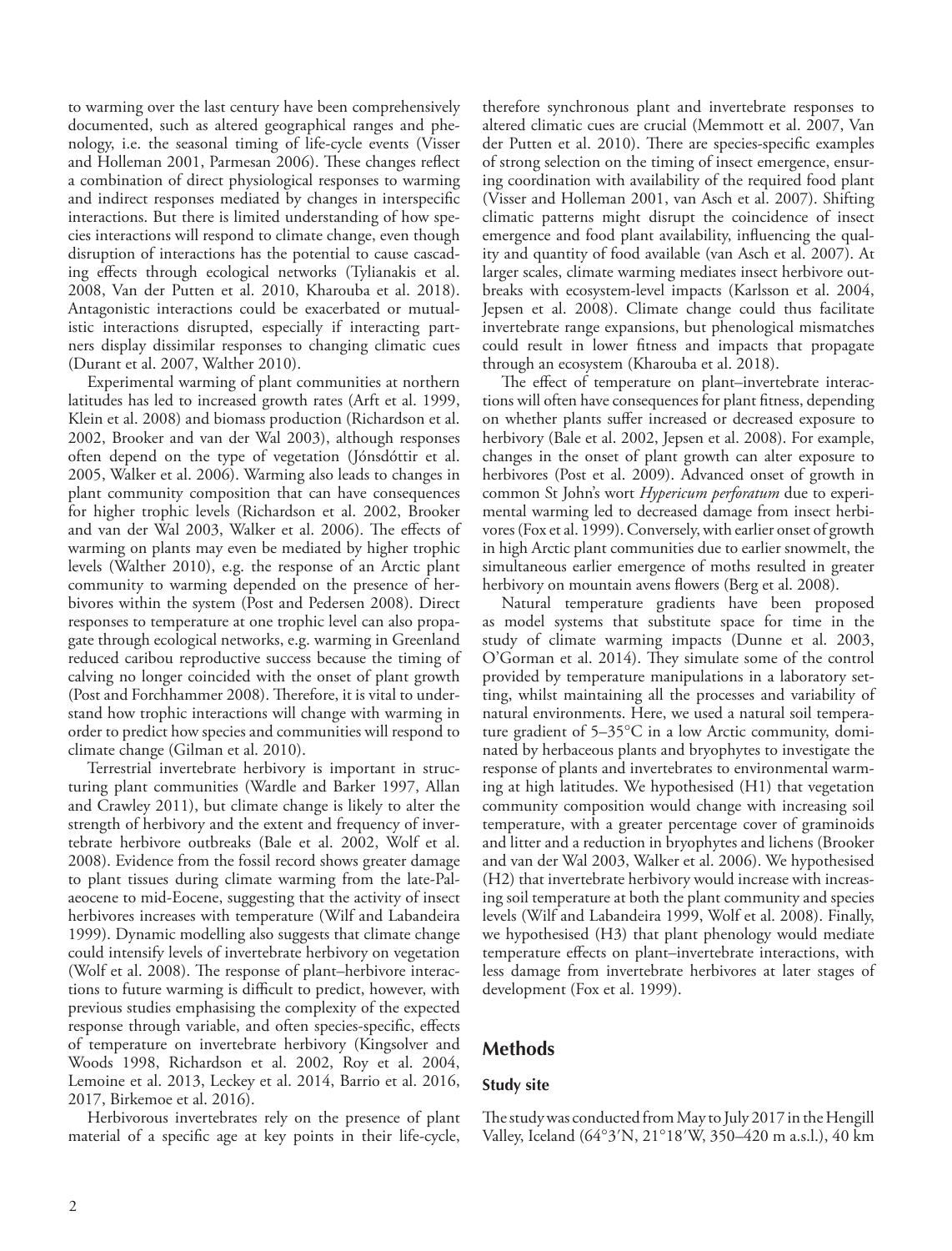east of Reykjavík (Supporting information). Geothermal activity generates a natural gradient of soil temperatures at a fine spatial scale, facilitating the exploration of thermal effects on the terrestrial community without confounding factors such as atmospheric conditions, biogeography and dispersal constraints (O'Gorman et al. 2014, Robinson et al. 2018). Previous research in the study area has shown changes in plant phenology and reductions in the overall diversity of the plant and invertebrate communities as soil temperature increases, although total plant cover and invertebrate biomass are largely unchanged across the temperature gradient (Robinson et al. 2018, Valdés et al. 2019). The vegetation is representative of a low Arctic community, dominated by herbaceous perennial flowering plants and bryophytes, with a flowering season from May to September. The terrestrial fauna is dominated by invertebrates, thus while the area is grazed by sheep from June to September, only invertebrate herbivory was considered in this study. Key invertebrate herbivores at the site include aphids, springtails, scale insects, slugs, moth larvae, leafhoppers and weevils (Supporting information). Survey work conducted during the same time of year as this study showed a similar species richness and abundance of invertebrate herbivores across the soil temperature gradient in Hengill (Supporting information).

Herbivory assessments were made at the plant community and species levels. We focused on three plant species with a widespread occurrence across the temperature gradient: cuckooflower *Cardamine pratensis*, common mouse-ear *Cerastium fontanum* and marsh violet *Viola palustris*. The three species have different growth forms and expected susceptibilities to invertebrate herbivory (Turcotte et al. 2014). *Cardamine pratensis* has pinnate leaves with multiple leaflets up to 1 cm wide and individuals in our study had up to 20 flowering stems and 30 basal leaves. *Cerastium fontanum* is a densely hairy herb with runners, erect flowering shoots and paired leaves that are up to 1 cm wide, while individuals in our study had up to 30 runners and 250 leaves. *Viola palustris* has hairless kidney-shaped leaves that are 1–4 cm wide and individuals in our study had up to 14 leaves (Supporting information).

### **Experimental design**

Fourteen experimental plots measuring  $66-210$  m<sup>2</sup> were established within a 1 km<sup>2</sup> area of the Hengill valley in May 2017 (Supporting information). Plot locations were chosen to ensure that individuals of the focal plant species were distributed evenly across a gradient of soil temperatures, whilst also aiming for within-plot variation in temperature where possible. Thirty individuals per species of *C. pratensis*, *C. fontanum* and *V. palustris* were marked in each of ten plots, using a stratified random sampling method where individuals were randomly selected, but the full range of within-plot soil temperatures was represented. For the community-level herbivory assessments, five 50  $\times$  50 cm quadrats (hereafter community-level quadrats) were marked at random points in eight of the plots that best captured the full temperature gradient (Supporting information).

### **Environmental variables**

Soil temperature was recorded at 12 cm depth at five points within each community-level herbivory quadrat and during each herbivory survey at every marked individual of *C. pratensis*, *C. fontanum* and *V. palustris*, using a soil temperature probe. Percentage soil moisture was recorded in each community-level herbivory quadrat using an ML3 ThetaProbe and HH2 Handheld Readout Unit. To quantify soil pH and nutrient content, five soil cores were taken in each community-level herbivory quadrat, using a 2 cm diameter soil auger, sampling 2–10 cm deep and homogenising the five cores prior to analysis. Nitrate and ammonium were extracted from fresh soil using 2 M KCl solution with a 5:1 soil-to-solution ratio (Blakemore et al. 1987). Phosphate was extracted from fresh soil using an ammonium lactate–acetic acid buffer (pH 3.75) with a 10:1 soil-to-solution ratio (Egnér et al. 1960). Nutrient concentrations were assessed colourimetrically, with detection limits of 0.17 mg kg<sup>−</sup><sup>1</sup> for nitrate and ammonium, and 0.30 mg kg<sup>-1</sup> for phosphate. The remainder of the soil was dried for 13 h at 80°C, after which time 10 g was added to 25 ml deionised water, shaken vigorously and left for 12 h before measurement with a pH probe (Blakemore et al. 1987).

# **Quantifying plant phenology and vegetation communities**

The floral development stage of each marked individual of *C. pratensis*, *C. fontanum* and *V. palustris* was estimated weekly throughout the study as a measure of plant phenology. The development stages were denoted as follows: 1) only vegetative growth, plant  $< 2$  cm; 2) only vegetative growth, plant > 2 cm; 3) buds just starting to form, very small, close to leaves; 4) buds at medium size; 5) buds large, but still completely closed; 6) buds large and starting to open; 7) buds large and opening more, petals  $>$  sepals; 8) at least one flower opened; 9) all flowers opened, none yet wilted; and 10) flowers starting to wilt. The aboveground vegetation community was also surveyed in association with each community-level quadrat from 6 to 7 June, and each individual marked plant (i.e. species-level quadrats) from 20 to 27 May, using  $50 \times 50$ cm quadrats. Percentage cover of functional groups of vegetation (bryophytes, forbs, graminoids, lichens, litter and bare ground) was visually estimated at ground level as the midpoint of the following cover classes: 0–1, 1–2, 2–5, 5–10, 10–25, 25–50, 50–75, 75–95 and 95–100% (after Peet et al. 1998).

# **Quantifying herbivory**

Leaf herbivory was quantified using a 'standing' measure of damage to leaves at each sampling time-point (Turcotte et al. 2014). The community-level herbivory assessment was conducted on 19 June. The number of damaged plants was recorded out of 100 random individuals, selected using a  $10 \times 10$  grid within each  $50 \times 50$  cm quadrat. For the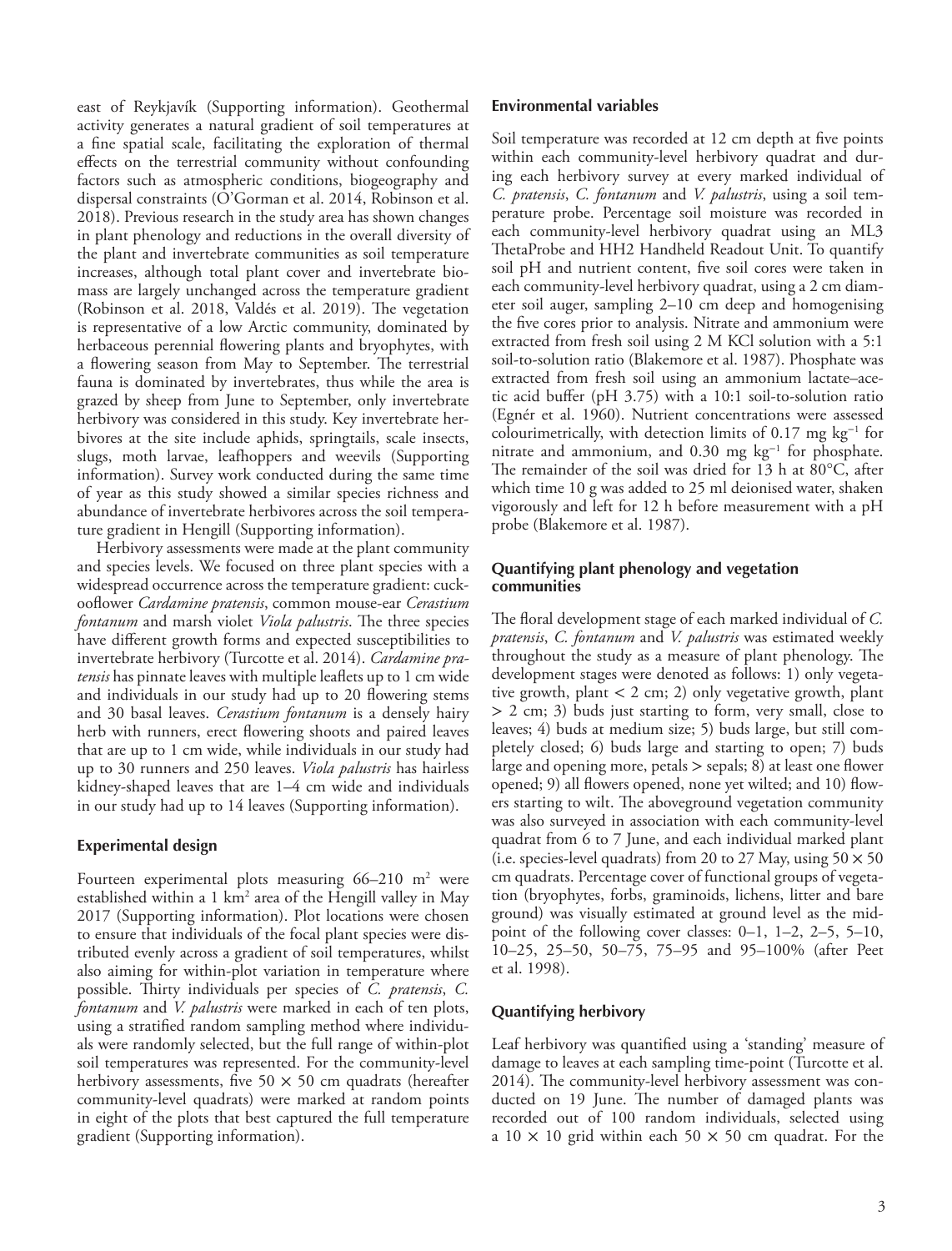species-level herbivory assessment, individual marked plants were surveyed for signs of invertebrate herbivory every two weeks from 30 May to 2 July, generating three time-points per species. At each survey, all marked individuals for each species were assessed within a 48-h period. Plants were recorded as damaged or not damaged by invertebrate herbivores at each time-point. We only saw evidence for defoliation due to biting, with no leaf mining or galling. The percentage of plants exhibiting damage ranged from 30 to 60% for each plant species at each sampling time-point, so our measure of herbivory was never in danger of saturating. The assessment of herbivore damage was only recorded on healthy, fully expanded leaves; evidence of damage on wilted leaves was not included in the overall estimation of herbivore damage, as damage to these leaves could not be exclusively attributed to invertebrate herbivory. To avoid overestimation of the level of invertebrate herbivory, loss of entire leaves or leaflets was only categorised as herbivore damage if part of the petiole was still present with invertebrate bite marks evident (Turcotte et al. 2014).

#### **Statistical analysis**

All statistical analyses were carried out in R ver. 4.0.2 <www.r-project.org>. Plant data with corresponding soil temperatures >35°C were excluded because these extreme temperatures are less relevant in a climate change context. This excluded one of 40 community-level quadrats and 20 of 984 species-level quadrats. A Mantel test was used to check for spatial structure in the soil temperature data by comparing pairwise distances between experimental plots with pairwise temperature differences after taking the average of all the soil temperatures recorded in each plot ('*mantel*' function in the '*vegan*' package with '*method="spearman"*' to account for non-normality of the distance data).

Associations between temperature and other measured environmental variables (i.e. soil moisture, pH and concentrations of nitrate, ammonium and phosphate) were tested using Pearson correlations and the false discovery rate correction for multiple testing ('*cor.test*' and '*p.adjust*' functions with '*method="fdr"*' in the '*stats*' package). Note that the false discovery rate is not as conservative as the Bonferroni correction and thus less likely to discard significant effects when correcting for multiple testing (Benjamini and Hochberg 1995). Associations between environmental variables and the percentage cover for each vegetation group sampled in the community-level quadrats  $(n=39)$  were also explored using Pearson correlations.

The relationship between soil temperature and percentage cover for each vegetation group in the species-level quadrats (n=964) was assessed using linear mixed effects models (LMM), with soil temperature as a continuous fixed effect and a random intercept for experimental plot ('*lme*' function in the '*nlme*' package). The midpoints of the percentage cover data were converted to proportions and logit transformed to meet the assumption of normality of the model residuals. Detrended correspondence analysis (DCA) was also used to

produce a measure of vegetation community composition for both the community- and species-level quadrats ('*decorana*' function in the '*vegan*' package). The input was a site by vegetation matrix, based on the midpoints of the cover classes for each vegetation group, and the first DCA axis was used as a measure of vegetation community composition in subsequent analyses.

The major drivers of herbivory at the community level were explored using LMM with a random intercept for experimental plot. We explored the main and interactive effects of soil temperature and vegetation community composition as continuous fixed effects to explain the proportion of plants damaged per quadrat, dropping the interaction term from the model if it was not significant (Crawley 2012).

The major drivers of herbivory at the species level were explored using generalised linear mixed effects models (GLMM) for each species with a random intercept for plant identity nested within experimental plot nested within sampling time-point, and a binomial error structure and logit link ('*glmer*' function in the '*lme4*' package). We explored the main effects of soil temperature (a continuous fixed effect), plant phenology (a discrete fixed effect with integer values for each development stage) and vegetation community composition (a continuous fixed effect), plus the interactive effects of temperature:phenology and temperature:composition. We also included a second-order polynomial term for phenology to account for possible reductions in herbivory in later stages of development. We dropped any non-significant second-order polynomial or interaction terms from the model, starting with the least significant higher-order term (Crawley 2012). Note that we used the measure of plant phenology that was closest in time to our measure of herbivory in these analyses.

# **Results**

#### **Environmental variables**

There was no significant correlation between pairwise distance and temperature difference between plots (Mantel test:  $r=0.15$ ;  $p=0.103$ ). There was also no significant correlation between temperature and soil moisture (Pearson correlation: r=−0.15; p=0.533), pH (Pearson correlation: r=0.20;  $p=0.580$ ), nitrate (Pearson correlation:  $r=0.02$ ;  $p=0.907$ ), ammonium (Pearson correlation: r=−0.10; p=0.664) or phosphate (Pearson correlation:  $r = 0.35$ ;  $p = 0.143$ ).

#### **Vegetation community**

There was no significant relationship between temperature and the percentage cover of bryophytes (LMM:  $t=-0.98$ ; p=0.329; Fig. 1a) or lichens (LMM: t=−1.53; p=0.127; Fig. 1d) in the species-level quadrats. There was a significant increase in the percentage cover of forbs (LMM:  $t=6.88$ ;  $p < 0.001$ ; marginal  $r^2 = 0.10$ ; conditional  $r^2 = 0.48$ ; Fig. 1b), graminoids (LMM:  $t = 6.32$ ;  $p < 0.001$ ; marginal  $r^2 = 0.09$ ;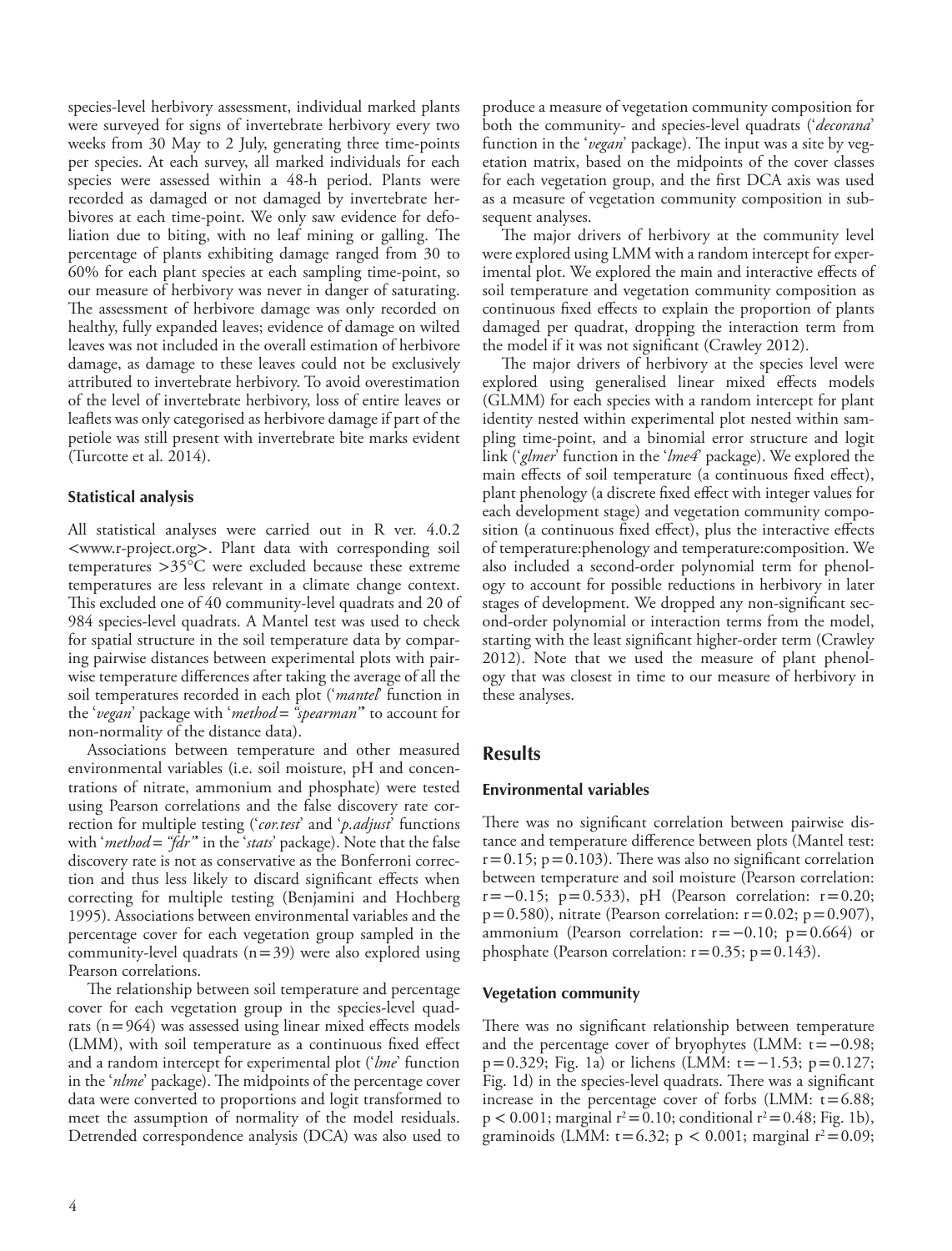

Figure 1. Relationships between temperature and the percentage cover of (a) bryophytes, (b) forbs, (c) graminoids, (d) lichens, (e) litter and (f) bare ground. Logit-transformed midpoints of percentage cover classes are shown on the *y*-axis and only significant trendlines for forbs  $(y=0.026x - 3.34$ ; marginal r<sup>2</sup>=0.10; conditional r<sup>2</sup>=0.48), graminoids  $(y=0.035x - 3.56$ ; marginal r<sup>2</sup>=0.09; conditional r<sup>2</sup>=0.46), litter ( $y = -0.043x - 1.89$ ; marginal r<sup>2</sup> = 0.02; conditional r<sup>2</sup> = 0.62) and bare ground ( $y = -0.008x - 3.68$ ; marginal r<sup>2</sup> = 0.06; conditional  $r^2$  = 0.09) are visualised in the figure.

conditional  $r^2 = 0.46$ ; Fig. 1c) and bare ground (LMM:  $t=2.54$ ; p=0.011; marginal r<sup>2</sup>=0.02; conditional r<sup>2</sup>=0.09; Fig. 1f), and a significant decrease in the percentage cover of litter (LMM: t = −5.86; p < 0.001; marginal  $r^2$  = 0.06; conditional  $r^2 = 0.62$ ; Fig. 1e) with increasing soil temperature. Soil moisture was positively correlated with graminoids and negatively correlated with forbs in the community-level quadrats, whilst phosphate was negatively correlated with bryophytes (Supporting information).

For both the community- and species-level quadrats, negative values of DCA axis 1 corresponded to communities dominated by bryophytes, lichens and forbs, while positive values of DCA axis 1 corresponded to communities dominated by litter (Supporting information). There was only a significant (but weak) effect of temperature on vegetation community composition in the species-level quadrats ( $p <$ 0.001,  $r^2$  = 0.02), with no effect of temperature in the community-level quadrats ( $p=0.228$ ,  $r^2=0.08$ ).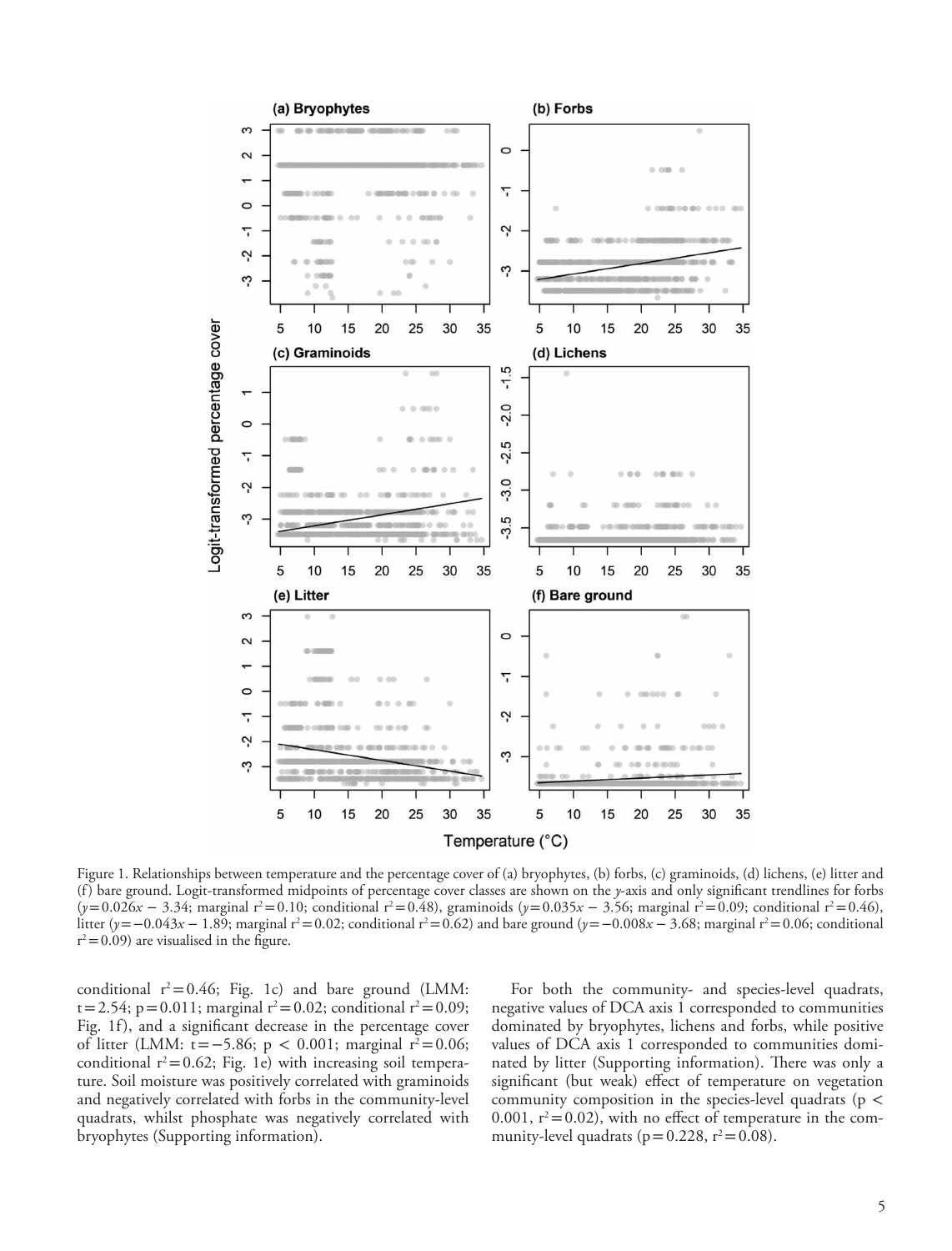#### **Herbivory**

In the community-level quadrats,  $24 \pm 11\%$  (mean  $\pm$ standard deviation, SD) of plants exhibited damage by invertebrate herbivores. The optimal model describing the proportion of herbivory at the plant community-level included the main effects of soil temperature and plant community composition only (marginal  $r^2 = 0.21$ ; conditional  $r^2$  = 0.21). There was a significant increase in the proportion of plants exhibiting damage by herbivores with increasing soil temperature (LMM:  $t=3.06$ ;  $p=0.005$ ; Fig. 2), with no significant effect of plant community composition (LMM:  $t=1.58; p=0.126$ .

For *Cardamine pratensis*,  $44 \pm 3\%$  (mean  $\pm$  SD) of plants exhibited damage by invertebrate herbivores across all sampling time-points. The optimal model describing the probability of herbivory for *C. pratensis* included the main effects of temperature, phenology and plant community composition only (marginal  $r^2 = 0.06$ ; conditional  $r^2 = 0.21$ ). There was a significant increase in the probability of damage to *C. pratensis* by herbivores with increasing soil temperature (GLMM:  $t=2.14$ ;  $p=0.033$ ; Fig. 3a), more advanced development stage (GLMM:  $t=2.79$ ;  $p=0.005$ ; Fig. 3b), and as the vegetation community became increasingly dominated by litter (GLMM:  $t = 3.01$ ;  $p = 0.003$ ; Fig. 3c).

For *Cerastium fontanum*,  $33 \pm 3\%$  (mean  $\pm$  SD) of plants exhibited damage by invertebrate herbivores across all sampling time-points. The optimal model describing the probability of herbivory for *C. fontanum* included the main effects of temperature, phenology (first- and second-order polynomial terms) and plant community composition only (marginal  $r^2 = 0.09$ ; conditional  $r^2 = 0.17$ ). There was a significant reduction in the probability of damage to *C. fontanum*



Figure 2. Relationship between temperature and the proportion of plants in the community-level quadrats exhibiting damage by invertebrate herbivores ( $y=0.0077x+0.1014$ ; marginal  $r^2=0.21$ ; conditional  $r^2$  = 0.21).

by herbivores with increasing soil temperature (GLMM: t=−3.48; p < 0.001; Fig. 3d). There was an increase in the probability of damage to *C. fontanum* by herbivores up to development stage 7 (GLMM first-order polynomial term:  $t=3.00; p=0.003$ ), with a reduction in later stages (GLMM second-order polynomial term:  $t=-2.61$ ;  $p=0.009$ ; Fig. 3e). There was also an increase in the probability of damage to *C. fontanum* by herbivores as the vegetation community became increasingly dominated by litter (GLMM:  $t = 2.56$ ;  $p=0.011$ ; Fig. 3f).

For *Viola palustris*, 52  $\pm$  10% (mean  $\pm$  SD) of plants exhibited damage by invertebrate herbivores across all sampling time-points. The optimal model describing the probability of herbivory for *V. palustris* included the main effects of temperature, phenology and plant community composition, and the interactive effect of temperature  $\times$  phenology (marginal  $r^2 = 0.06$ ; conditional  $r^2 = 0.12$ ). There was a significant increase in the probability of damage to *V. palustris* by herbivores with increasing soil temperature overall (GLMM:  $t=4.22$ ;  $p < 0.001$ ; Fig. 3g) and more advanced development stage (GLMM:  $t = 2.62$ ;  $p = 0.009$ ; Fig. 3h), with a marginally non-significant increase as the vegetation community became increasingly dominated by litter (GLMM:  $t = 1.78$ ;  $p=0.075$ ; Fig. 3i). The significant interactive effect of temperature and phenology ( $GLMM$ : t = −2.20; p = 0.028) was driven by an increase in the probability of damage to *V. palustris* by herbivores with increasing soil temperature in the early stages of development, but a decline in the probability of damage in the later stages of development (Fig. 4).

# **Discussion**

We considered the impact of soil temperature on plant communities and plant–invertebrate interactions. We found that soil temperature altered plant community composition, increasing the dominance of forbs and graminoids, and reducing the amount of litter. We found general support for stronger plant–invertebrate interactions at the community level in warmer environments, but with variable effects depending on individual plant species. Invertebrate herbivory increased with soil temperature for *Cardamine pratensis* and *Viola palustris*, but decreased with temperature for *Cerastium fontanum*. All three species were also more susceptible to herbivory as they developed (though *C. fontanum* was less susceptible in the later stages of development) and when there was a higher proportion of litter in the surrounding environment. Plant phenology played a crucial role in determining the thermal sensitivity of herbivory in *V. palustris*, with contrasting responses at early and late stages of development. This illustrates the importance of considering the entire life-cycle of organisms in climate change research, given their variable susceptibility to herbivory at different ontogenetic stages.

There was partial support for our first hypothesis, with an increase in the percentage cover of graminoids with increasing soil temperature. Grasses, which dominate the graminoids in our study system, have also been shown to increase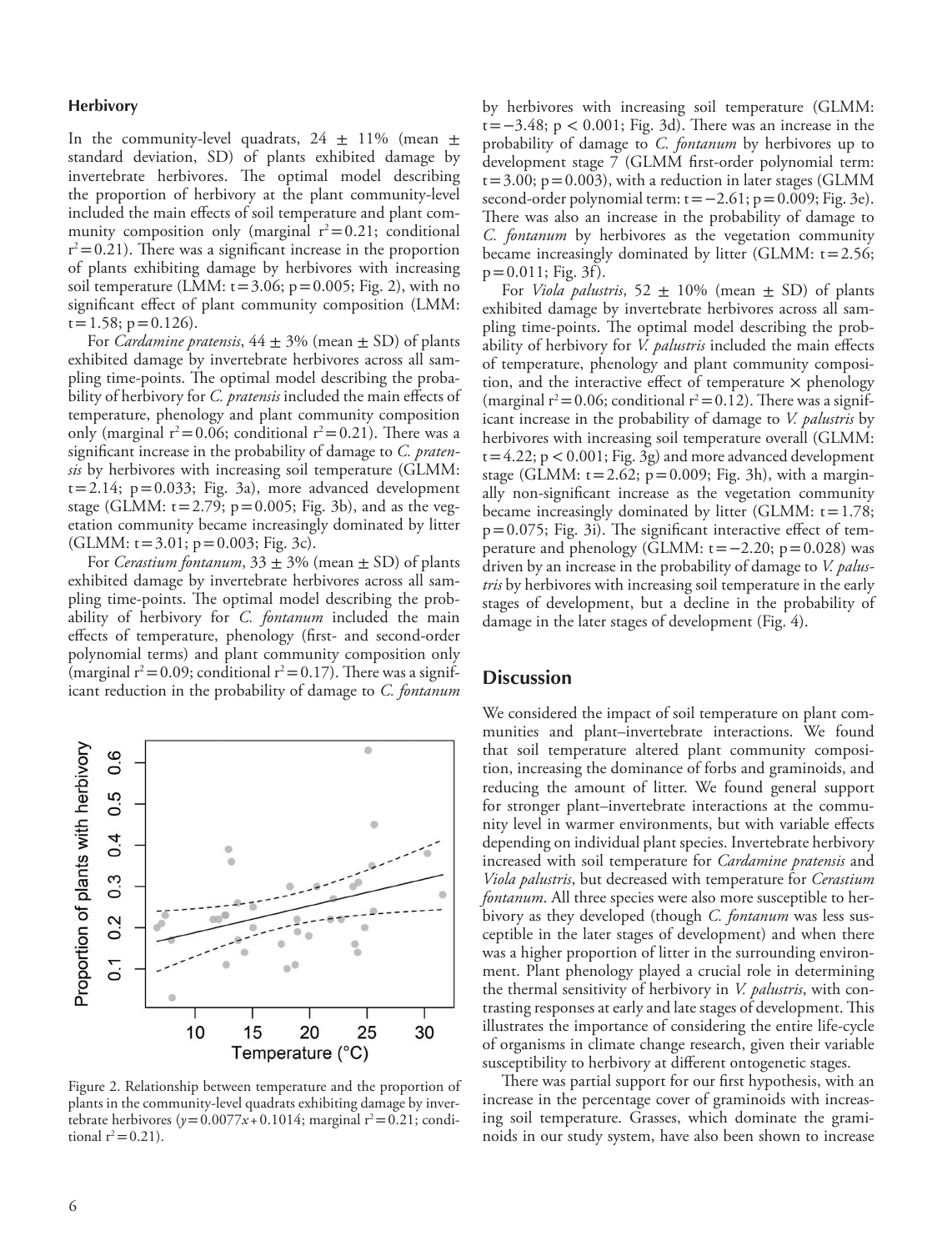

Figure 3. The main effects of temperature, phenology and vegetation community composition on the probability of damage to *Cardamine pratensis* (a–c), *Cerastium fontanum* (d–f) and *Viola palustris* (g–i) by invertebrate herbivores. Phenology is shown as increasing stages of development from small vegetative (stage 1) to the wilting of flowers (stage 10). Vegetation community composition is shown as the first DCA axis of the species-level quadrats, with negative or smaller values indicating communities dominated by bryophytes, lichens and forbs and larger positive values indicating communities dominated by litter (Supporting information). Trendlines are visualised at the median values for other explanatory variables in the model.

with experimental warming in the Arctic region (Brooker and van der Wal 2003, Walker et al. 2006). There was no effect of soil temperature on the percentage cover of bryophytes or lichens, however, which is in contrast to Walker et al. (2006) who found a reduction in the cover of both groups following warming at high latitudes. The increase in percentage cover of forbs with increasing temperature may be driven by increased growth rates, with forbs exhibiting the strongest increases in vegetation growth in warmed tundra communities (Arft et al. 1999, Walker et al. 2006, Winkler et al. 2016). Given that bryophytes were the dominant vegetation class throughout the study site (Fig. 2), an increase in the percentage cover of forbs in warmer areas should increase habitat availability and food quality for invertebrate herbivores (Lawton 1983, Southwood et al. 1986). This could be an important factor in attracting insect herbivores to warmer habitats, as a potential indirect effect of temperature on stronger plant–invertebrate interactions (Moise and Henry 2010). The reduction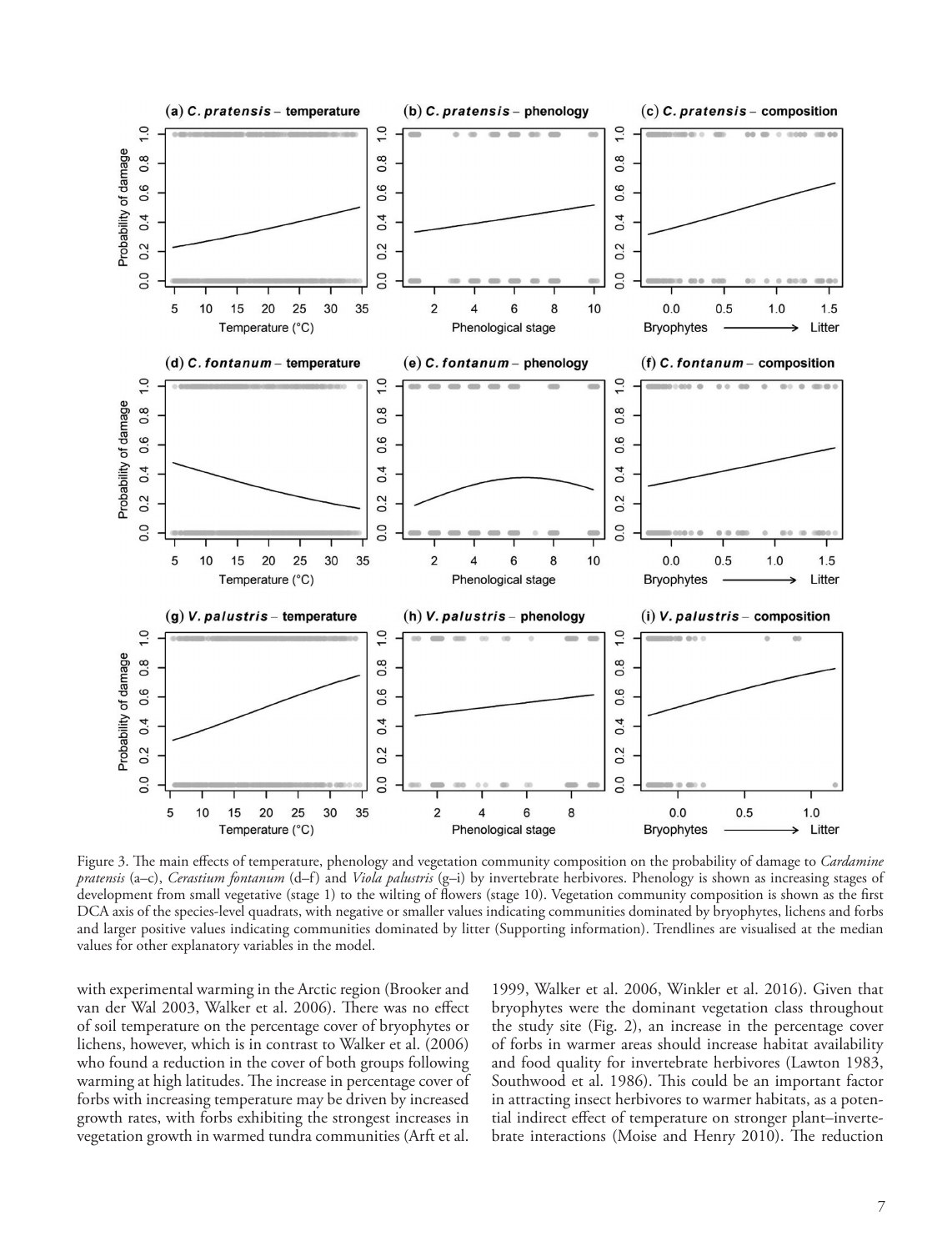

Figure 4. The interactive effect of temperature and phenology on the probability of damage to *V. palustris* by invertebrate herbivores. Temperature effects are visualised at the (a) first, (b) middle and (c) last stage of development observed during the current study. See the Supporting information for temperature effects at all development stages.

in litter with increasing soil temperatures was likely due to faster decomposition rates at higher temperatures, as previously shown in tundra ecosystems (Hobbie 1996). Lower quantities of litter are associated with higher germination rates (Xiong and Nilsson 1999), but may increase the risk of invertebrate herbivory for individual plants (Fig. 3c, f, i).

Invertebrate herbivory increased with increasing temperature at the plant community level, in support of our second hypothesis. Strengthening of consumer–resource interactions with increasing temperature has been widely observed in functional response experiments (Rall et al. 2012), due to the higher metabolic demands of life in warmer environments (Brown et al. 2004). Stronger plant–herbivore interactions at higher temperatures may also be driven by changes in the invertebrate community, but we found no evidence for altered abundance or species richness of invertebrate herbivores across the temperature gradient here (Supporting information). This suggests that changes in the energy requirements and feeding rates of invertebrates should be the major factor driving these results, although changes in the species identity and relative abundance of insect herbivores across the soil temperature gradient could also be a factor. Stronger plant-herbivore interactions can reverse the positive effects of temperature on plant growth (O'Connor 2009), disrupt temperature effects on plant community composition (Post and Pedersen 2008), and shape plant productivity responses to warming (Post et al. 2009). Vegetation community composition may also form a feedback loop by influencing invertebrate feeding preferences (Loranger et al. 2013), whereby desirable plant species attract herbivores and less attractive vegetation masks the detection of desirable plants (Hambäck et al. 2000, Finch and Collier 2012). Nevertheless, we found no independent effects of the surrounding vegetation community composition on invertebrate herbivory at the community-level here, suggesting mainly indirect effects on invertebrate herbivory mediated by temperature.

There were contrasting effects of temperature on the probability of herbivory for each plant species, with inconsistent effects of warming on invertebrate herbivory at the

species-level also shown across previous research at high latitudes (Leckey et al. 2014, Birkemoe et al. 2016, Barrio et al. 2017). This may be driven by individual plant traits, with life history, morphology and physical defence known to be correlated with resistance to herbivory (Wardle et al. 1998, Carmona et al. 2011). For example, *C. fontanum* has densely hairy leaves, which may limit its appeal to invertebrate herbivores (Fordyce and Agrawal 2001, Hanley et al. 2007) and contribute to the lower risk of herbivory that was observed at higher temperatures compared to the other smooth-leaved species. In contrast, the susceptibility of *C. pratensis* to invertebrate herbivores has been demonstrated experimentally, with lower percentage cover in their presence compared to their absence, whereas *C. fontanum* actually increased in percentage cover in the presence of invertebrate herbivores (Stein et al. 2010).

Probability of damage increased with advancing development over the flowering period for both *C. pratensis* and *V. palustris*, suggesting that the plants became more susceptible to herbivory as they developed. This contrasts with other research showing greater invertebrate herbivore damage on young plants due to their weaker defences (Boege and Marquis 2005). Our finding could reflect a change in the visibility of the plants to herbivores as they grow or a higher abundance of invertebrates at the study site as the season develops. Greater invertebrate damage has been demonstrated at later stages of development in other *Cardamine* species, accompanied by negative effects on vegetative propagation (Collinge and Louda 1988), which highlights the potential consequences of increased invertebrate herbivory for plant fitness. The reduction in herbivore damage at later development stages for *C. fontanum* (Fig. 3e) could suggest greater rates of plant tissue regeneration or lower invertebrate attack rates later in the season or as flowers begin to wilt. The nutritional quality of *C. fontanum* decreases with maturity (Kramberger and Klemenčič 2003), which lends some support for a lower preference of invertebrates for this species over time.

In support of our third hypothesis, plant development stage influenced temperature effects on herbivory for *V. palustris*.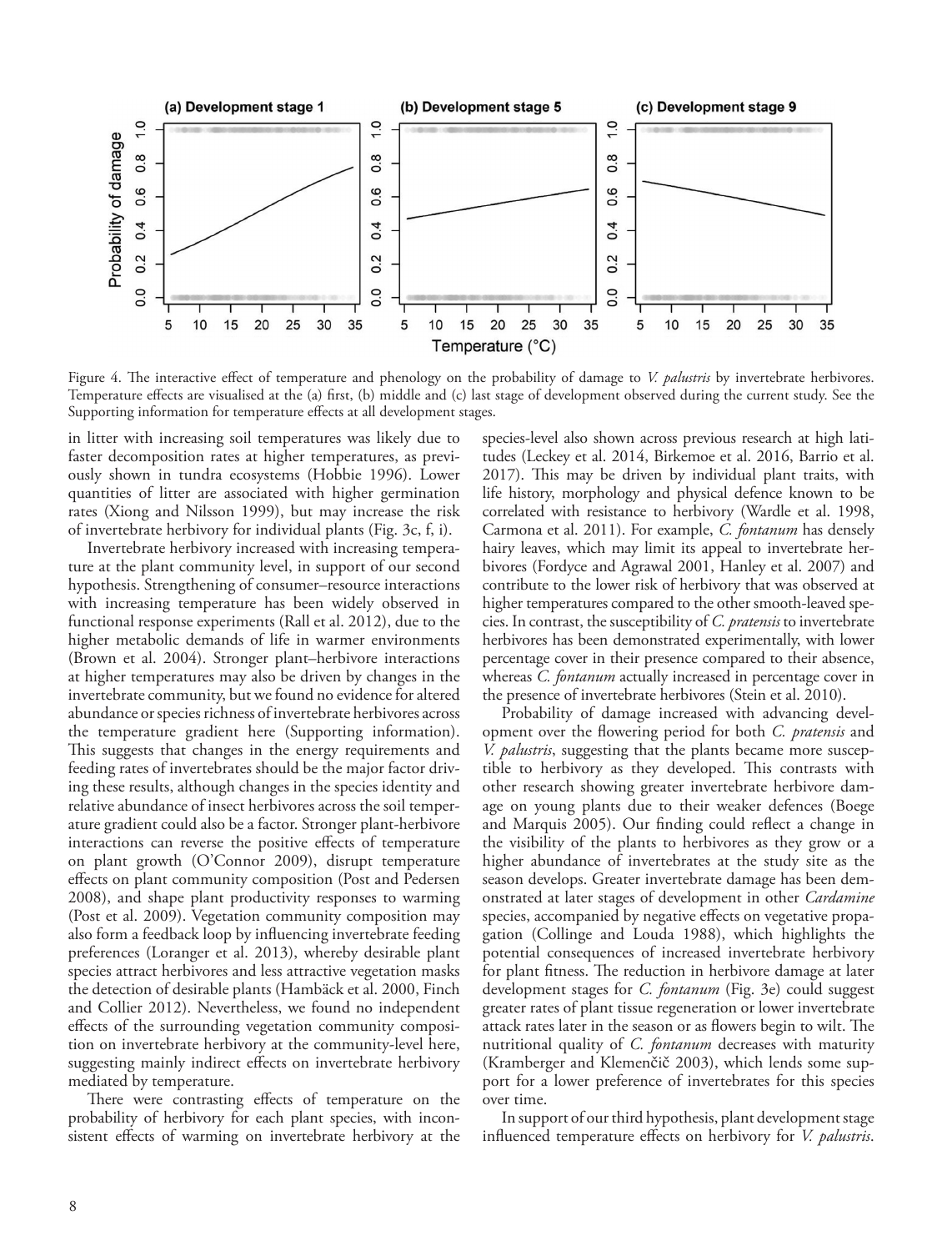Here, plants were more vulnerable to invertebrate herbivores in warmer soils at earlier development stages, whereas they were more vulnerable in cooler soils at later stages. Warming has been shown to reduce the nutritional quality of leaves, by decreasing the amount of leaf biomass relative to stems (Veteli et al. 2002). Leaves from warmer regions also tend to be tougher, with less nitrogen content, and more tannins and alkaloids (Coley 1998). A similar response in *V. palustris* may make the plant less appealing to herbivores at higher temperatures as it grows. Interactive effects of temperature and herbivory have been shown on plant phenology, with herbivores altering impacts of warming on plant height and seed production (Lemoine et al. 2017). We believe our study is the first demonstration of a feedback response, such that plant phenology also alters the effect of temperature on herbivory. This illustrates the complex and reciprocal nature of plant–herbivore interactions and the potential for phenological mismatches in a warmer climate to alter the dynamics of both plant and invertebrate communities (de Sassi et al. 2012). Note that our study most likely quantified accumulated damage by herbivores across development stages and so future research should test for different rates of herbivory at each stage for a deeper understanding of how phenology might alter temperature effects on herbivory.

We have shown that increasing temperature has different effects on plant–invertebrate interactions at high latitudes depending on the plant species, but the overall response at the community level was greater invertebrate herbivory in warmer environments. In tropical ecosystems, where invertebrate herbivores play an even stronger role in structuring plant communities, and are much closer to their thermal limits, temperature-induced changes in plant–invertebrate interactions could have more severe community-level consequences (Coley and Barone 1996, Deutsch et al. 2008). Furthermore, future warming will be accompanied by changes in other climatic variables, such as precipitation,  $CO<sub>2</sub>$  levels and the frequency of extreme events, eliciting physiological and behavioural responses in plants and invertebrates that may modulate the overall response to warming (Bale et al. 2002). As research into the impacts of climate change broadens, it is important to consider that responses can vary at different life-cycle stages of the individual organisms involved. Future research should also aim to disentangle the complex feedbacks between temperature effects on plant communities and invertebrate herbivores by quantifying changes in the structure of ecological networks.

*Acknowledgements* – We thank Gísli Már Gíslason and Jón S. Ólafsson for providing advice, research support and facilities, and Arngrímur Thorlacius at Efnagreining for conducting the soil nutrient analysis.

*Funding* – We acknowledge the funding support of NERC (NE/ L011840/1, NE/M020843/1), the British Ecological Society (4009- 4884, 7283/5350, SR16/1152), the Royal Society (RG140601), the Energy research fund from the National Power Company of Iceland, and a University of Iceland post-doctoral grant.

*Conflicts of interest* – All authors contributed equally to the study.

#### **Author contributions**

**Emily Warner**: Data curation (equal); Formal analysis (equal); Investigation (equal); Methodology (equal); Writing – original draft (lead). **Bryndis Marteinsdottir**: Conceptualization (lead); Data curation (supporting); Funding acquisition (lead); Investigation (supporting); Methodology (lead); Supervision (supporting); Writing – review and editing (supporting). **Vigdís F. Helmutsdóttir**: Data curation (supporting); Investigation (supporting); Methodology (supporting); Writing – review and editing (supporting). **Johan Ehrlén**: Conceptualization (supporting); Funding acquisition (supporting); Investigation (supporting); Methodology (supporting); Supervision (supporting); Writing – review and editing (supporting). **Sinikka I. Robinson**: Conceptualization (supporting); Funding acquisition (supporting); Investigation (supporting); Methodology (supporting); Supervision (supporting); Writing – review and editing (supporting). **Eoin J. O'Gorman**: Conceptualization (lead); Data curation (supporting); Formal analysis (supporting); Funding acquisition (lead); Investigation (supporting); Methodology (supporting); Supervision (lead); Writing – review and editing (lead).

#### **Data availability statement**

Data are archived with the NERC Environmental Information Data Centre: <https://doi.org/10.5285/ da5d7028-2aec-4da2-96ff-f347a0dfa77e>.

# **References**

- Allan, E. and Crawley, M. J. 2011. Contrasting effects of insect and molluscan herbivores on plant diversity in a long-term field experiment. – Ecol. Lett. 14: 1246–1253.
- Arft, A. et al. 1999. Responses of tundra plants to experimental warming: meta-analysis of the international tundra experiment. – Ecol. Monogr. 69: 491–511.
- Bale, J. S. et al. 2002. Herbivory in global climate change research: direct effects of rising temperature on insect herbivores. – Global Change Biol. 8: 1–16.
- Barrio, I. C. et al. 2016. Warming the tundra: reciprocal responses of invertebrate herbivores and plants. – Oikos 125: 20–28.
- Barrio, I. et al. 2017. Background invertebrate herbivory on dwarf birch (*Betula glandulosa*–*nana* complex) increases with temperature and precipitation across the tundra biome. – Polar Biol. 40: 2265–2278.
- Benjamini, Y. and Hochberg, Y. 1995. Controlling the false discovery rate: a practical and powerful approach to multiple testing. – J. R. Stat. Soc. B 57: 289–300.
- Berg, T. B. et al. 2008. High-Arctic plant–herbivore interactions under climate influence. – Adv. Ecol. Res. 40: 275–298.
- Birkemoe, T. et al. 2016. Experimental warming increases herbivory by leaf-chewing insects in an alpine plant community. – Ecol. Evol. 6: 6955–6962.
- Blakemore, L. et al. 1987. Methods for chemical analysis of soils. – New Zealand Soil Bureau Scientific, Report 80, N. Z. Soc. Soil Sci., New Zealand, Lower Hutt, p. 103.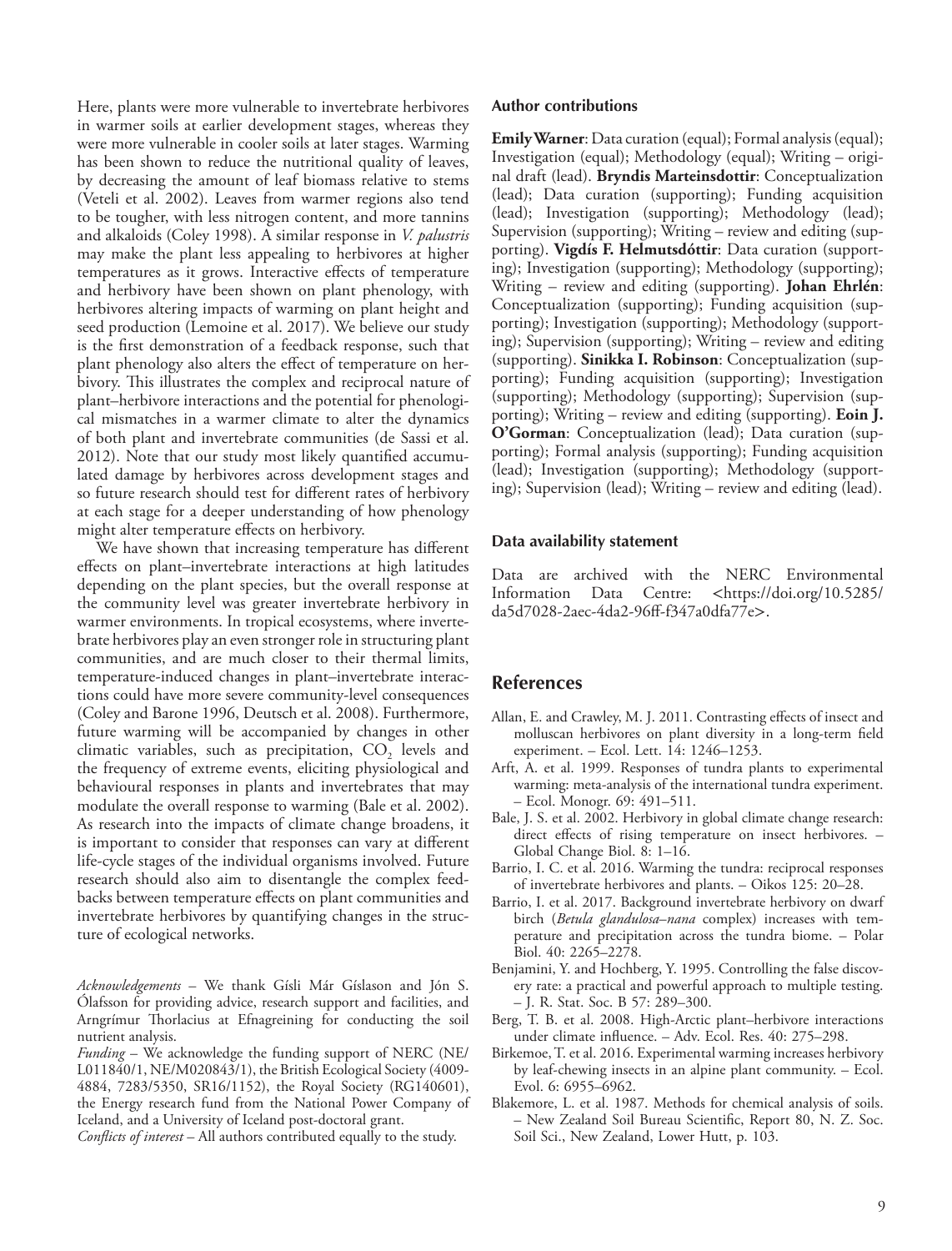- Boege, K. and Marquis, R. J. 2005. Facing herbivory as you grow up: the ontogeny of resistance in plants. – Trends Ecol. Evol. 20: 441–448.
- Brooker, R. and van der Wal, R. 2003. Can soil temperature direct the composition of high arctic plant communities? – J. Veg. Sci. 14: 535–542.
- Brown, J. H. et al. 2004. Toward a metabolic theory of ecology. Ecology 85: 1771–1789.
- Carmona, D. et al. 2011. Plant traits that predict resistance to herbivores. – Funct. Ecol. 25: 358–367.
- Coley, P. D. 1998. Possible effects of climate change on plant/ herbivore interactions in moist tropical forests. – Clim. Change 39: 455–472.
- Coley, P. D. and Barone, J. 1996. Herbivory and plant defenses in tropical forests. – Annu. Rev. Ecol. Syst. 27: 305–335.
- Collinge, S. and Louda, S. 1988. Herbivory by leaf miners in response to experimental shading of a native crucifer. – Oecologia 75: 559–566.
- Crawley, M. J. 2012. The R book. Wiley.
- de Sassi, C. et al. 2012. Plant-mediated and nonadditive effects of two global change drivers on an insect herbivore community. – Ecology 93: 1892–1901.
- Deutsch, C. A. et al. 2008. Impacts of climate warming on terrestrial ectotherms across latitude. – Proc. Natl Acad. Sci. USA 105: 6668–6672.
- Dunne, J. A. et al. 2003. Subalpine meadow flowering phenology responses to climate change: integrating experimental and gradient methods. – Ecol. Monogr. 73: 69–86.
- Durant, J. M. et al. 2007. Climate and the match or mismatch between predator requirements and resource availability. – Clim. Res. 33: 271–283.
- Egnér, H. et al. 1960. Investigation of the soil test analysis for the assessment of soil nutrients, II. Chemical methods for the extraction of phosphorous and potassium. – Ann. R. Swed. Agric. Univ. 26: 199–215.
- Finch, S. and Collier, R. H. 2012. The influence of host and nonhost companion plants on the behaviour of pest insects in field crops. – Entomol. Exp. Appl. 142: 87–96.
- Fordyce, J. A. and Agrawal, A. A. 2001. The role of plant trichomes and caterpillar group size on growth and defence of the pipevine swallowtail *Battus philenor*. – J. Anim. Ecol. 70: 997–1005.
- Fox, L. R. et al. 1999. Direct and indirect effects of climate change on St John's wort, *Hypericum perforatum* L. (Hypericaceae). – Oecologia 120: 113–122.
- Gilman, S. E. et al. 2010. A framework for community interactions under climate change. – Trends Ecol. Evol. 25: 325–331.
- Hambäck, P. A. et al. 2000. Associational resistance: insect damage to purple loosestrife reduced in thickets of sweet gale. – Ecology 81: 1784–1794.
- Hanley, M. E. et al. 2007. Plant structural traits and their role in anti-herbivore defence. – Perspect. Plant Ecol. Evol. Syst. 8: 157–178.
- Hobbie, S. E. 1996. Temperature and plant species control over litter decomposition in Alaskan tundra. – Ecol. Monogr. 66: 503–522.
- IPCC 2014. Synthesis Report. Contribution of working groups I, II and III to the fifth assessment report of the intergovernmental panel on climate change 138. (Pachauri, R. K. and Meyer, L. A., eds). – IPCC, Geneva, Switzerland.
- Jepsen, J. U. et al. 2008. Climate change and outbreaks of the geometrids *Operophtera brumata* and *Epirrita autumnata* in

subarctic birch forest: evidence of a recent outbreak range expansion. – J. Anim. Ecol. 77: 257–264.

- Jónsdóttir, I. S. et al. 2005. Variable sensitivity of plant communities in Iceland to experimental warming. – Global Change Biol. 11: 553–563.
- Karlsson, P. S. et al. 2004. Determinants of mountain birch growth in situ: effects of temperature and herbivory. – Ecography 27: 659–667.
- Kharouba, H. M. et al. 2018. Global shifts in the phenological synchrony of species interactions over recent decades. – Proc. Natl Acad. Sci. USA 115: 5211–5216.
- Kingsolver, J. and Woods, H. 1998. Interactions of temperature and dietary protein concentration in growth and feeding of Manduca sexta caterpillars. – Physiol. Entomol. 23: 354–359.
- Klein, D. R. et al. 2008. Climate change influences on species interrelationships and distributions in high-Arctic Greenland. – Adv. Ecol. Res. 40: 81–100.
- Kramberger, B. and Klemenčič, S. 2003. Effect of harvest date on the chemical composition and nutritive value of *Cerastium holosteoides*. – Grass Forage Sci. 58: 12–16.
- Lawton, J. 1983. Plant architecture and the diversity of phytophagous insects. – Annu. Rev. Entomol. 28: 23–39.
- Leckey, E. H. et al. 2014. Oak–insect herbivore interactions along a temperature and precipitation gradient. – Acta Oecol. 61: 1–8.
- Lemoine, N. P. et al. 2013. Increased temperature alters feeding behavior of a generalist herbivore. – Oikos 122: 1669–1678.
- Lemoine, N. P. et al. 2017. Responses of plant phenology, growth, defense and reproduction to interactive effects of warming and insect herbivory. – Ecology 98: 1817–1828.
- Loranger, J. et al. 2013. Predicting invertebrate herbivory from plant traits: polycultures show strong nonadditive effects. – Ecology 94: 1499–1509.
- Memmott, J. et al. 2007. Global warming and the disruption of plant–pollinator interactions. – Ecol. Lett. 10: 710–717.
- Moise, E. R. and Henry, H. A. 2010. Like moths to a street lamp: exaggerated animal densities in plot-level global change field experiments. – Oikos 119: 791–795.
- O'Connor, M. I. 2009. Warming strengthens an herbivore–plant interaction. – Ecology 90: 388–398.
- O'Gorman, E. J. et al. 2014. Climate change and geothermal ecosystems: natural laboratories, sentinel systems and future refugia. – Global Change Biol. 20: 3291–3299.
- Parmesan, C. 2006. Ecological and evolutionary responses to recent climate change. – Annu. Rev. Ecol. Evol. Syst. 37: 637–669.
- Peet, R. K. et al. 1998. A flexible, multipurpose method for recording vegetation composition and structure. – Castanea 63: 262–274.
- Post, E. and Forchhammer, M. C. 2008. Climate change reduces reproductive success of an Arctic herbivore through trophic mismatch. – Phil. Trans. R. Soc. B 363: 2367–2373.
- Post, E. and Pedersen, C. 2008. Opposing plant community responses to warming with and without herbivores. – Proc. Natl Acad. Sci. USA 105: 12353–12358.
- Post, E. et al. 2009. Ecological dynamics across the Arctic associated with recent climate change. – Science 325: 1355–1358.
- Rall, B. C. et al. 2012. Universal temperature and body-mass scaling of feeding rates. – Phil. Trans. R. Soc. B 367: 2923–2934.
- Richardson, S. J. et al. 2002. How do nutrients and warming impact on plant communities and their insect herbivores? A 9-year study from a sub-Arctic heath. – J. Ecol. 90: 544–556.